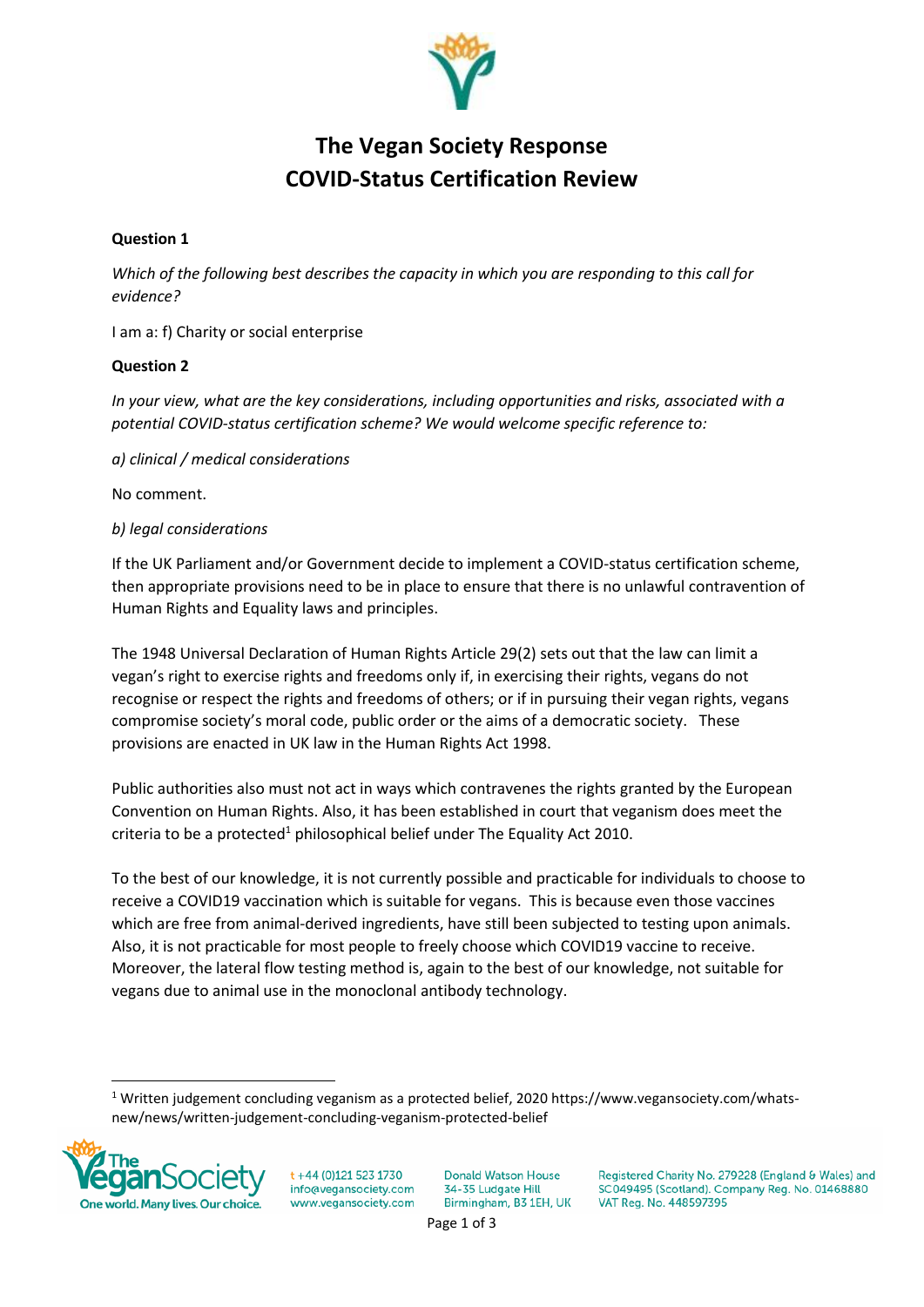

Therefore, all consideration of COVID-status certification must pay due regard to the rights of vegans to refuse COVID19 vaccination and testing, on the grounds that the tests and vaccines offered are not suitable for vegans. Ultimately, the courts would decide if any specific COVID-status certification process, and the ways in which such certification is applied in practice to vegans (and others) is a proportional means of achieving a legitimate aim.

# *c) operational / delivery considerations*

To the best of our knowledge, it is not currently possible and practicable for individuals to choose to receive a COVID19 vaccination which is suitable for vegans. This is because even those vaccines which are free from animal-derived ingredients, have still been subjected to testing upon animals. Also, it is not practicable for most people to freely choose which COVID19 vaccine to receive. Moreover, the lateral flow testing method is, again to the best of our knowledge, not suitable for vegans due to animal use in the monoclonal antibody technology.

Therefore, the operation and delivery of any COVID-status certification must pay due regard to the rights of vegans to refuse COVID19 vaccination and testing, on the grounds that the tests and vaccines offered are not suitable for vegans. Ultimately, the courts would decide if any specific COVID-status certification process, and the ways in which such certification is applied in practice to vegans (and others) is a proportional means of achieving a legitimate aim.

# *d) considerations relating to the operation of venues that could use a potential COVID-status certification scheme*

Such venues will need to give due regard to the legitimate reasons why people may choose to refuse COVID19 vaccination and testing, for example on the grounds that the tests and vaccines offered are not suitable for vegans.

# *e) considerations relating to the responsibilities or actions of employers under a potential COVIDstatus certification scheme*

Employers will need to give due regard to the legitimate reasons why people may choose to refuse COVID19 vaccination and testing, for example on the grounds that the tests and vaccines offered are not suitable for vegans.

#### *f) ethical considerations*

Bodily autonomy, and the right to give or withhold informed consent to medical and invasive procedures such as vaccination, are fundamental ethical principles in a democratic society. Ultimately, the courts would decide if any specific COVID-status certification process, and the ways in which such certification is applied in practice to vegans (and others) is a proportional means of achieving a legitimate aim under Human Rights and Equalities guidelines, laws and treaties.

#### *g) equalities considerations*



+44 (0)121 523 1730 info@vegansociety.com www.vegansociety.com **Donald Watson House** 34-35 Ludgate Hill Birmingham, B3 1EH, UK

Registered Charity No. 279228 (England & Wales) and SC049495 (Scotland). Company Reg. No. 01468880 VAT Reg. No. 448597395